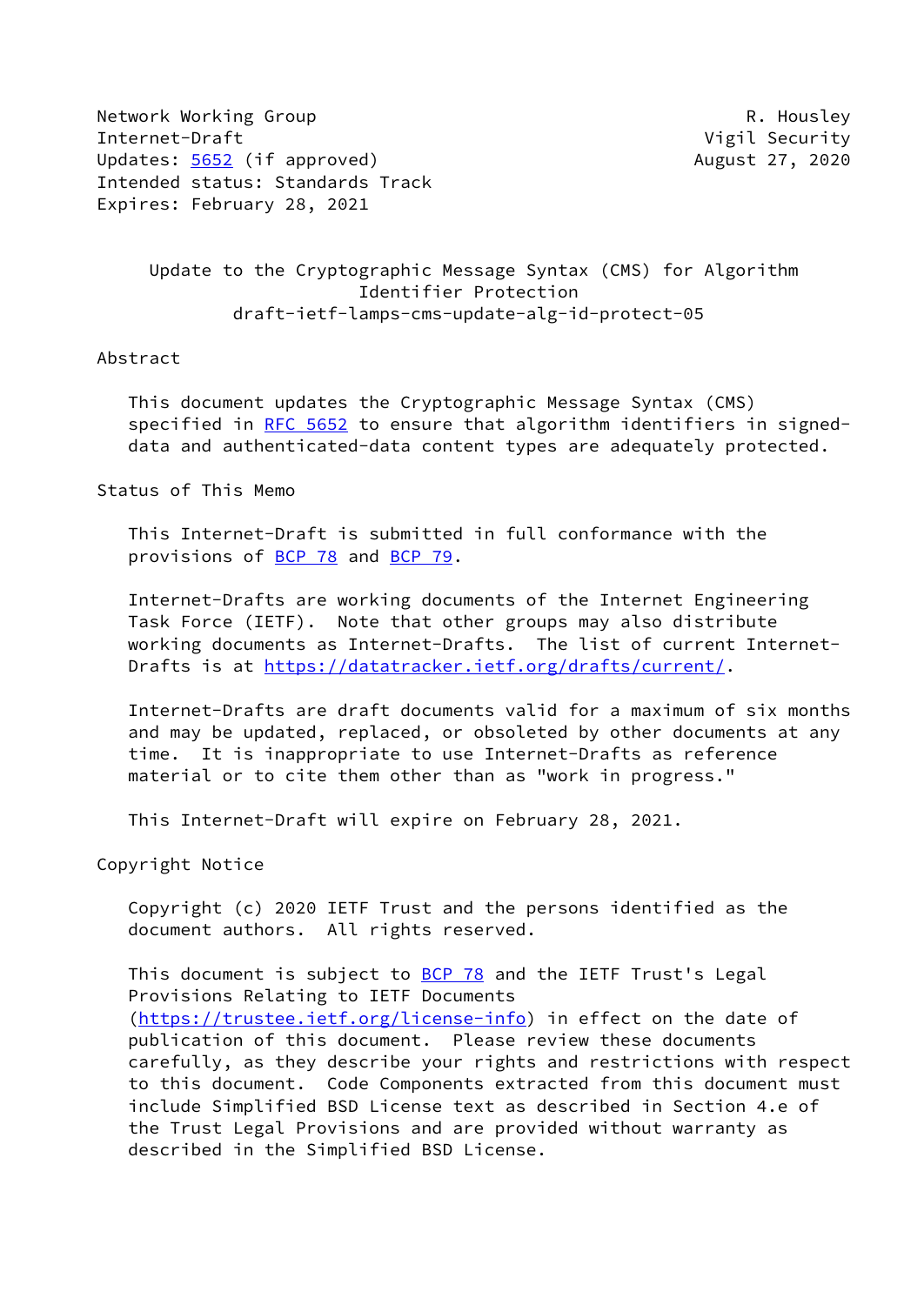# <span id="page-1-1"></span>Internet-Draft CMS Algorithm Identifier Protection August 2020

### Table of Contents

|                                                                  | $\overline{2}$ |
|------------------------------------------------------------------|----------------|
| 2.                                                               | $\overline{3}$ |
| Required use the same hash algorithm $\cdots$<br>3.              | $\overline{3}$ |
| 3.1.                                                             | $\overline{3}$ |
| <u>3.2. RFC 5652, Section 5.4</u>                                | $\overline{4}$ |
|                                                                  | $\overline{4}$ |
| $3.4$ . Backward Compatibility Considerations                    | $\overline{5}$ |
| $3.5$ . Timestamp Compatibility Considerations                   | $\overline{5}$ |
| 4. Recommended inclusion of the CMSAlgorithmProtection attribute | 5              |
| 4.1. RFC 5652, Section 14                                        | 6              |
| 5.                                                               | 6              |
| 6.                                                               | 6              |
| 7.                                                               | $\overline{1}$ |
| 8.                                                               | $\overline{1}$ |
| Normative References<br>8.1.                                     | $\overline{1}$ |
| 8.2. Informative References                                      | 8              |
| Author's Address                                                 | 8              |

### <span id="page-1-0"></span>[1](#page-1-0). Introduction

 This document updates the Cryptographic Message Syntax (CMS) [\[RFC5652](https://datatracker.ietf.org/doc/pdf/rfc5652)] to ensure that algorithm identifiers in signed-data and authenticated-data content types are adequately protected.

 The CMS signed-data Content Type [\[RFC5652](https://datatracker.ietf.org/doc/pdf/rfc5652)], unlike X.509 certificates [\[RFC5280](https://datatracker.ietf.org/doc/pdf/rfc5280)], can be vulnerable to algorithm substitution attacks. In an algorithm substitution attack, the attacker changes either the algorithm identifier or the parameters associated with the algorithm identifier to change the verification process used by the recipient. The X.509 certificate structure protects the algorithm identifier and the associated parameters by signing them.

 In an algorithm substitution attack, the attacker looks for a different algorithm that produces the same result as the algorithm used by the originator. As an example, if the signer of a message used SHA-256 [\[SHS](#page-8-0)] as the digest algorithm to hash the message content, then the attacker looks for a weaker hash algorithm that produces a result that is of the same length. The attacker's goal is to find a different message that results in the same hash value, which is called a cross-algorithm collision. Today, there are many hash functions that produce 256-bit results. One of them may be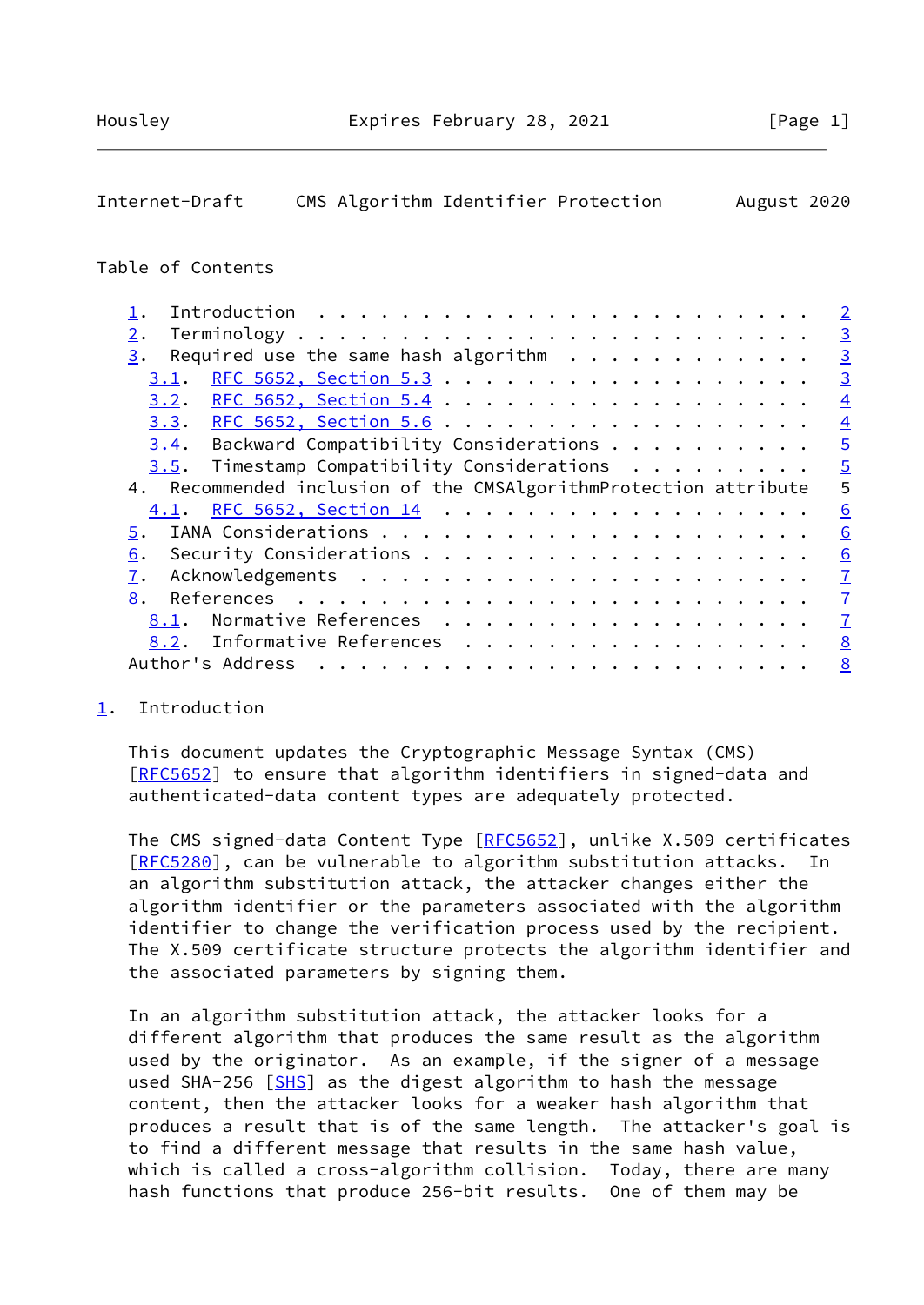found to be weak in the future.

 Further, when a digest algorithm produces a larger result than is needed by a digital signature algorithm, the digest value is reduced to the size needed by the signature algorithm. This can be done both

Housley **Expires February 28, 2021** [Page 2]

<span id="page-2-1"></span>Internet-Draft CMS Algorithm Identifier Protection August 2020

 by truncation and modulo operations, with the simplest being straightforward truncation. In this situation, the attacker needs to find a collision with the reduced digest value. As an example, if the message signer uses SHA-512 [\[SHS](#page-8-0)] as the digest algorithm and ECDSA with the P-256 curve [[DSS\]](#page-8-1) as the signature algorithm, then the attacker needs to find a collision with the first half of the digest.

 Similar attacks can be mounted against parameterized algorithm identifiers. When looking at randomized hash functions, such as the example in [[RFC6210\]](https://datatracker.ietf.org/doc/pdf/rfc6210), the algorithm identifier parameter includes a random value that can be manipulated by an attacker looking for collisions. Some other algorithm identifiers include complex parameter structures, and each value provides another opportunity for manipulation by an attacker.

 This document makes two updates to CMS to provide protection for the algorithm identifier. First, it mandates a convention followed by many implementations by requiring the originator to use the same hash algorithm to compute the digest of the message content and the digest of signed attributes. Second, it recommends that the originator include the CMSAlgorithmProtection attribute [\[RFC6211](https://datatracker.ietf.org/doc/pdf/rfc6211)].

<span id="page-2-0"></span>[2](#page-2-0). Terminology

 The key words "MUST", "MUST NOT", "REQUIRED", "SHALL", "SHALL NOT", "SHOULD", "SHOULD NOT", "RECOMMENDED", "NOT RECOMMENDED", "MAY", and "OPTIONAL" in this document are to be interpreted as described in [BCP 14](https://datatracker.ietf.org/doc/pdf/bcp14) [\[RFC2119](https://datatracker.ietf.org/doc/pdf/rfc2119)] [\[RFC8174](https://datatracker.ietf.org/doc/pdf/rfc8174)] when, and only when, they appear in all capitals, as shown here.

<span id="page-2-2"></span>[3](#page-2-2). Required use the same hash algorithm

This section updates [\[RFC5652](https://datatracker.ietf.org/doc/pdf/rfc5652)] to require the originator to use the same hash algorithm to compute the digest of the message content and the digest of signed attributes.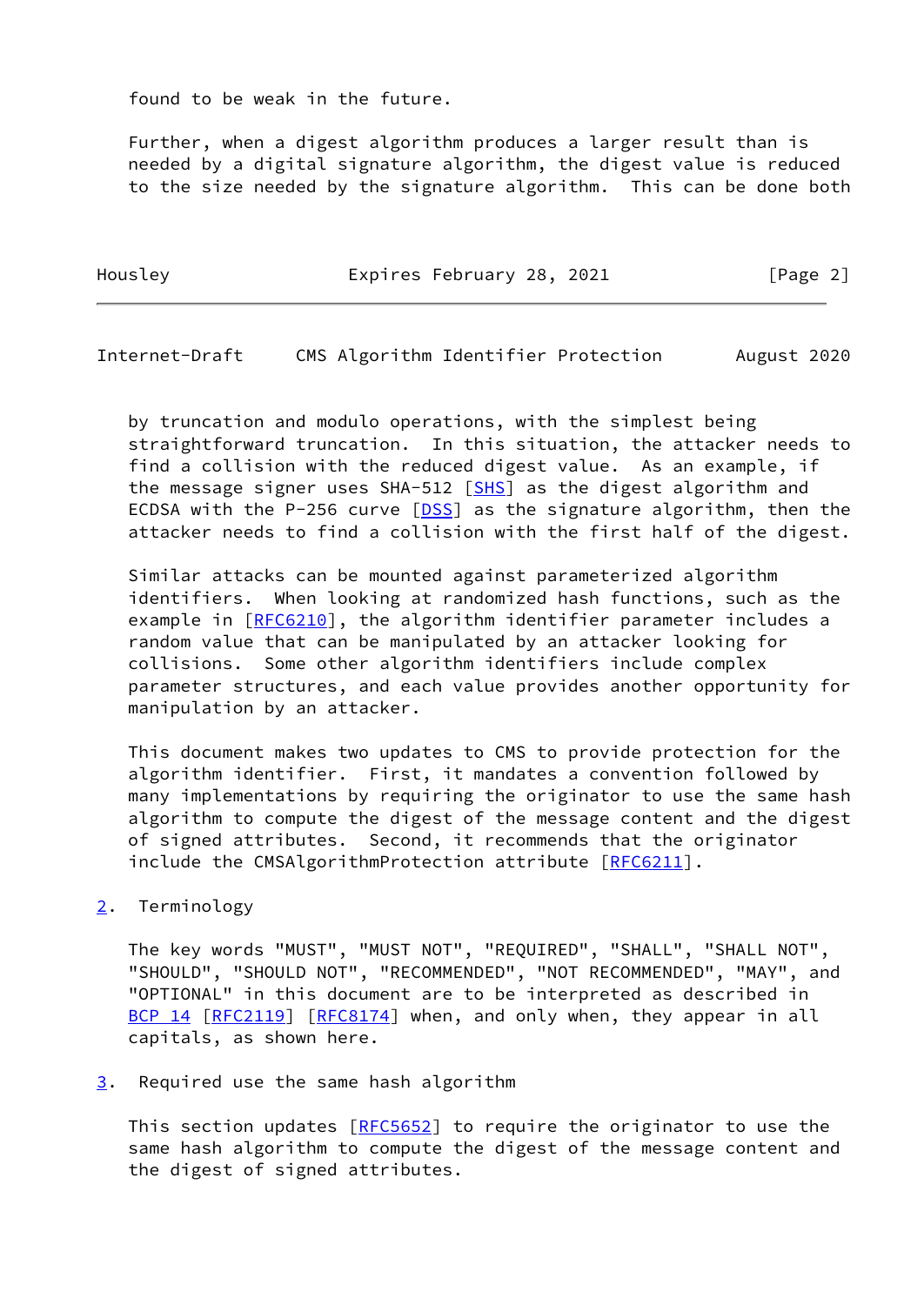## <span id="page-3-0"></span>[3.1](#page-3-0). [RFC 5652, Section](https://datatracker.ietf.org/doc/pdf/rfc5652#section-5.3) 5.3

Change the paragraph describing the digestAlgorithm as follows:

OLD:

 digestAlgorithm identifies the message digest algorithm, and any associated parameters, used by the signer. The message digest is computed on either the content being signed or the content together with the signed attributes using the process described in Section 5.4. The message digest algorithm SHOULD be among those listed in the digestAlgorithms field of the associated SignerData.

| Housley | Expires February 28, 2021 | [Page 3] |
|---------|---------------------------|----------|
|         |                           |          |

<span id="page-3-2"></span>Internet-Draft CMS Algorithm Identifier Protection August 2020

 Implementations MAY fail to validate signatures that use a digest algorithm that is not included in the SignedData digestAlgorithms set.

### NEW:

 digestAlgorithm identifies the message digest algorithm, and any associated parameters, used by the signer. The message digest is computed on either the content being signed or the content together with the signedAttrs using the process described in Section 5.4. The message digest algorithm SHOULD be among those listed in the digestAlgorithms field of the associated SignerData. If the signedAttrs field is present in the SignerInfo, then the same digest algorithm MUST be used to compute both the digest of the SignedData encapContentInfo eContent, which is carried in the message-digest attribute, and the digest of the DER-encoded signedAttrs, which is passed to the signature algorithm. Implementations MAY fail to validate signatures that use a digest algorithm that is not included in the SignedData digestAlgorithms set.

### <span id="page-3-1"></span>[3.2](#page-3-1). [RFC 5652, Section](https://datatracker.ietf.org/doc/pdf/rfc5652#section-5.4) 5.4

Add the following paragraph as the second paragraph in Section 5.4:

ADD:

 When the signedAttrs field is present, the same digest algorithm MUST be used to compute the digest of the encapContentInfo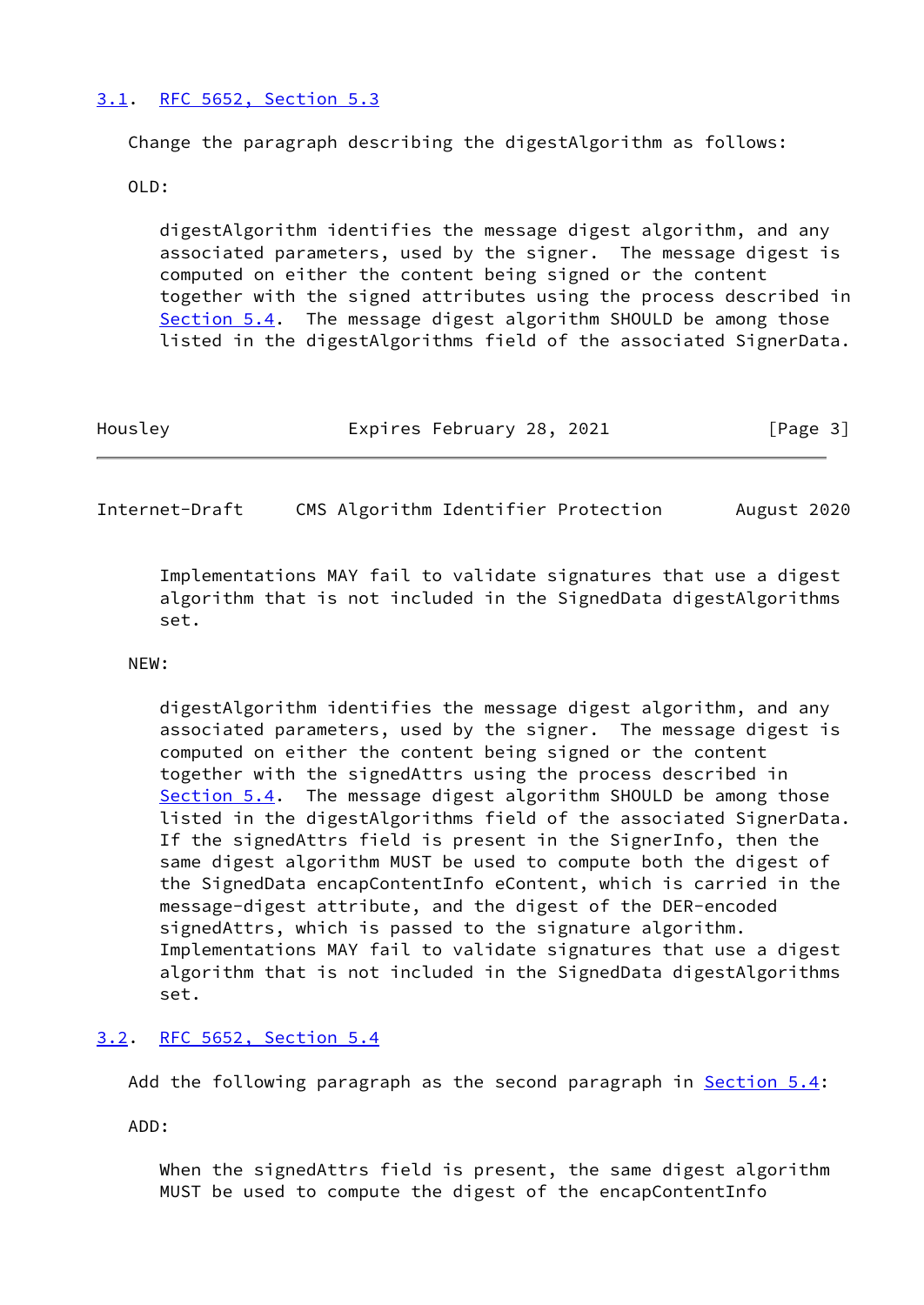eContent OCTET STRING, which is carried in the message-digest attribute, and the digest of the collection of attributes that are signed.

<span id="page-4-0"></span>[3.3](#page-4-0). [RFC 5652, Section](https://datatracker.ietf.org/doc/pdf/rfc5652#section-5.6) 5.6

Change the paragraph discussing the signed attributes as follows:

OLD:

 The recipient MUST NOT rely on any message digest values computed by the originator. If the SignedData signerInfo includes signedAttributes, then the content message digest MUST be calculated as described in  $Section 5.4$ . For the signature to be valid, the message digest value calculated by the recipient MUST be the same as the value of the messageDigest attribute included in the signedAttributes of the SignedData signerInfo.

NEW:

Housley **Expires February 28, 2021** [Page 4]

<span id="page-4-2"></span>Internet-Draft CMS Algorithm Identifier Protection August 2020

 The recipient MUST NOT rely on any message digest values computed by the originator. If the SignedData signerInfo includes the signedAttrs field, then the content message digest MUST be calculated as described in Section 5.4, using the same digest algorithm to compute the digest of the encapContentInfo eContent OCTET STRING and the message-digest attribute. For the signature to be valid, the message digest value calculated by the recipient MUST be the same as the value of the messageDigest attribute included in the signedAttrs field of the SignedData signerInfo.

<span id="page-4-1"></span>[3.4](#page-4-1). Backward Compatibility Considerations

 The new requirement introduced above might lead to incompatibility with an implementation that allowed different digest algorithms to be used to compute the digest of the message content and the digest of signed attributes. The signatures produced by such an implementation when two different digest algorithms are used will be considered invalid by an implementation that follows this specification. However, most, if not all, implementations already require the originator to use the same digest algorithm for both operations.

<span id="page-4-3"></span>[3.5](#page-4-3). Timestamp Compatibility Considerations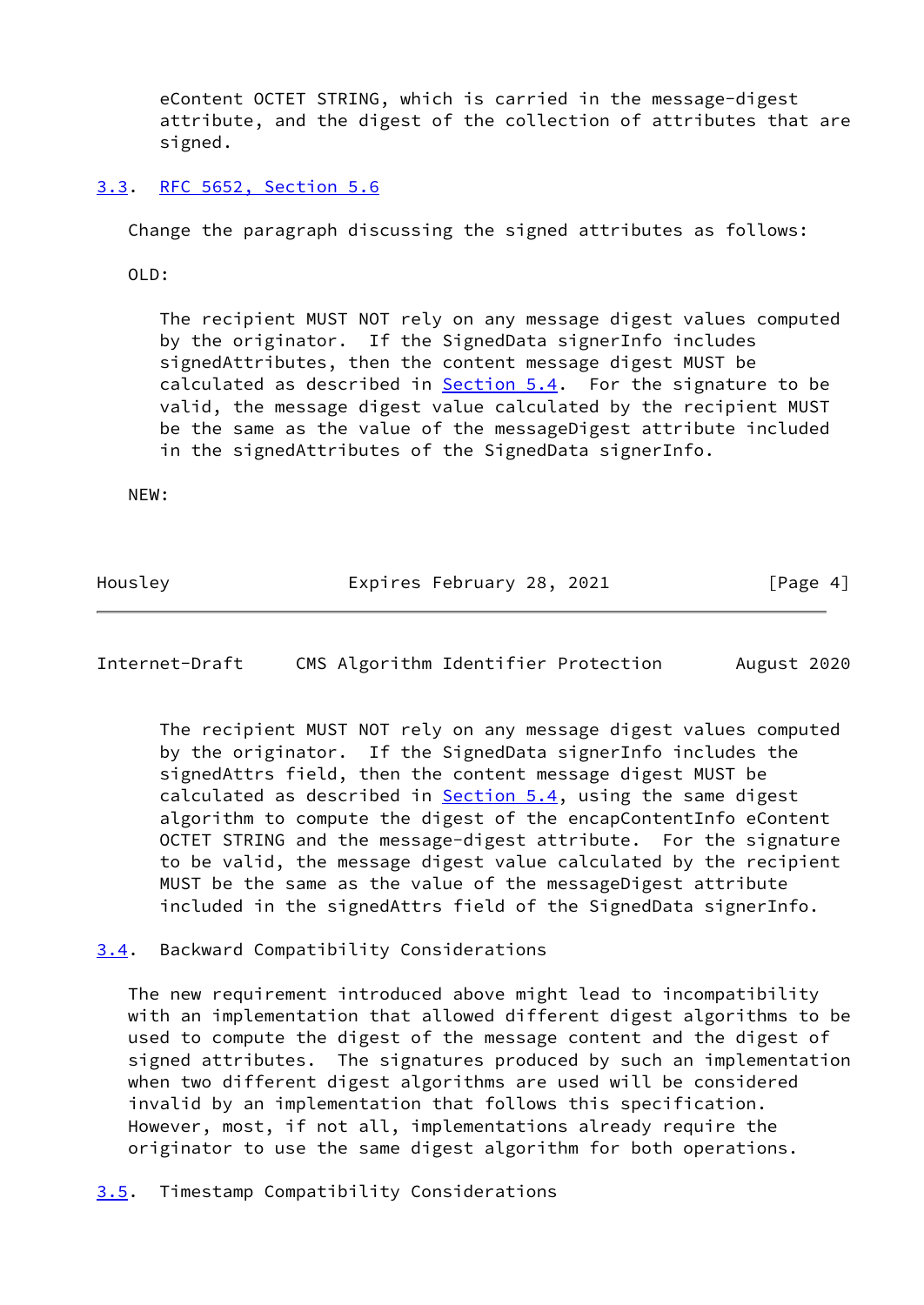The new requirement introduced above might lead to compatibility issues for timestamping systems when the originator does not wish to share the message content with the Time Stamp Authority (TSA) [\[RFC3161](https://datatracker.ietf.org/doc/pdf/rfc3161)]. In this situation, the originator sends a TimeStampReq to the TSA that includes a MessageImprint, which consists of a digest algorithm identifier and a digest value, then the TSA uses the originator-provided digest in the MessageImprint.

 When producing the TimeStampToken, the TSA MUST use the same digest algorithm to compute the digest of the encapContentInfo eContent, which is an OCTET STRING that contains the TSTInfo, and the message digest attribute within the SignerInfo.

 To ensure that TimeStampToken values that were generated before this update remain valid, no requirement is placed on a TSA to ensure that the digest algorithm for the TimeStampToken matches the digest algorithm for the MessageImprint embedded within the TSTInfo.

<span id="page-5-2"></span>[4](#page-5-2). Recommended inclusion of the CMSAlgorithmProtection attribute

This section updates [\[RFC5652](https://datatracker.ietf.org/doc/pdf/rfc5652)] to recommend that the originator include the CMSAlgorithmProtection attribute [\[RFC6211](https://datatracker.ietf.org/doc/pdf/rfc6211)] whenever signed attributes or authenticated attributes are present.

| Housley | Expires February 28, 2021 |  | [Page 5] |
|---------|---------------------------|--|----------|
|         |                           |  |          |

<span id="page-5-1"></span>Internet-Draft CMS Algorithm Identifier Protection August 2020

### <span id="page-5-0"></span>[4.1](#page-5-0). [RFC 5652, Section](https://datatracker.ietf.org/doc/pdf/rfc5652#section-14) 14

Add the following paragraph as the eighth paragraph in Section 14:

ADD:

 While there are no known algorithm substitution attacks today, the inclusion of the algorithm identifiers used by the originator as a signed attribute or an authenticated attribute makes such an attack significantly more difficult. Therefore, the originator of a signed-data content type that includes signed attributes SHOULD include the CMSAlgorithmProtection attribute [\[RFC6211](https://datatracker.ietf.org/doc/pdf/rfc6211)] as one of the signed attributes. Likewise, the originator of an authenticated-data content type that includes authenticated attributes SHOULD include the CMSAlgorithmProtection attribute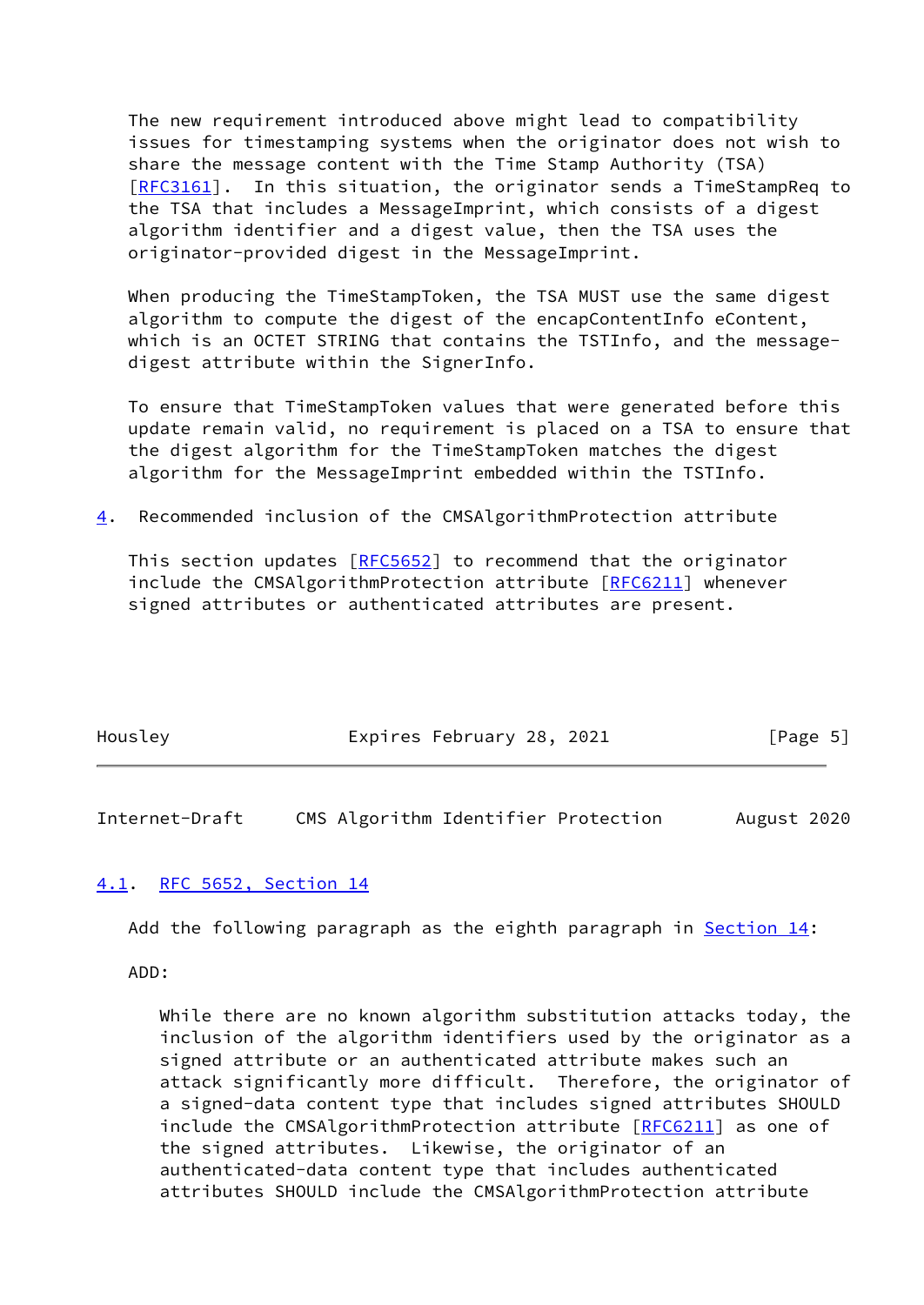[[RFC6211\]](https://datatracker.ietf.org/doc/pdf/rfc6211) as one of the authenticated attributes.

<span id="page-6-0"></span>[5](#page-6-0). IANA Considerations

This document makes no requests of the IANA.

<span id="page-6-1"></span>[6](#page-6-1). Security Considerations

The security properties of the CMS [[RFC5652\]](https://datatracker.ietf.org/doc/pdf/rfc5652) signed-data and authenticated-data content types are updated to offer protection for algorithm identifiers, which makes algorithm substitution attacks significantly more difficult.

 For the signed-data content type, the improvements specified in this document force an attacker to mount a hash algorithm substitution attack on the overall signature, not just on the message digest of the encapContentInfo eContent.

 Some digital signature algorithms have prevented hash function substitutions by including a digest algorithm identifier as an input to the signature algorithm. As discussed in [\[HASHID](#page-8-2)], such a "firewall" may not be effective or even possible with newer signature algorithms. For example, RSASSA-PKCS1-v1\_5 [\[RFC8017](https://datatracker.ietf.org/doc/pdf/rfc8017)] protects the digest algorithm identifier, but RSASSA-PSS [\[RFC8017](https://datatracker.ietf.org/doc/pdf/rfc8017)] does not. Therefore, it remains important that a signer have a way to signal to a recipient which digest algorithms are allowed to be used in conjunction with the verification of an overall signature. This signaling can be done as part of the specification of the signature algorithm, in an X.509v3 certificate extension [\[RFC5280](https://datatracker.ietf.org/doc/pdf/rfc5280)], or some other means. The Digital Signature Standard (DSS) [[DSS\]](#page-8-1) takes the first approach by requiring the use of an "approved" one-way hash algorithm.

| Housley |  |
|---------|--|

Expires February 28, 2021 [Page 6]

<span id="page-6-2"></span>Internet-Draft CMS Algorithm Identifier Protection August 2020

 For the authenticated-data content type, the improvements specified in this document force an attacker to mount a MAC algorithm substitution attack, which is difficult because the attacker does not know the authentication key.

The CMSAlgorithmProtection attribute [\[RFC6211](https://datatracker.ietf.org/doc/pdf/rfc6211)] offers protection for the algorithm identifiers used in the signed-data and authenticated data content types. However, no protection is provided for the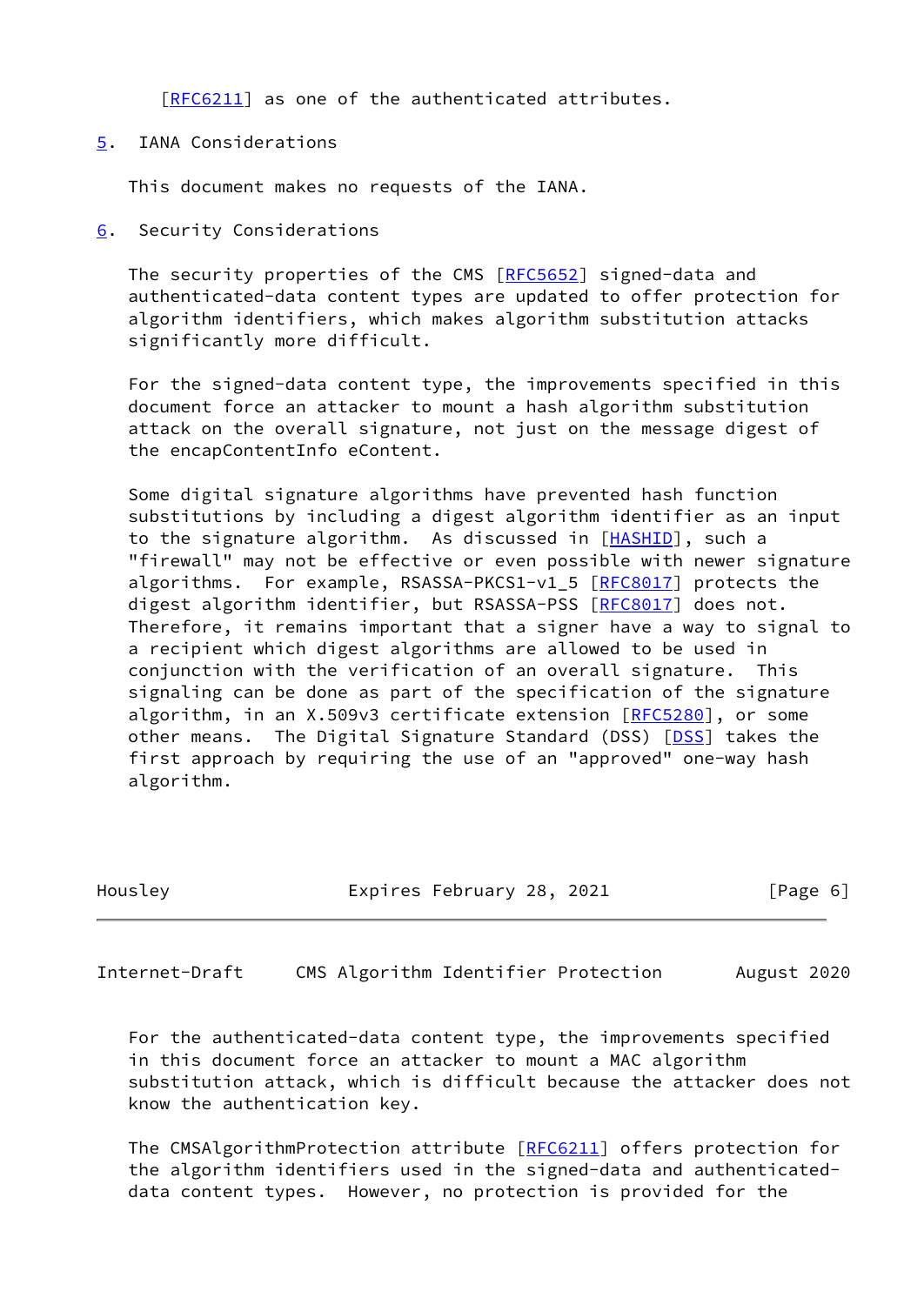algorithm identifiers in the enveloped-data, digested-data, or encrypted-data content types. Likewise, The CMSAlgorithmProtection attribute provides no protection for the algorithm identifiers used in the authenticated-enveloped-data content type defined in [\[RFC5083](https://datatracker.ietf.org/doc/pdf/rfc5083)]. A mechanism for algorithm identifier protection for these content types is work for the future.

<span id="page-7-0"></span>[7](#page-7-0). Acknowledgements

 Many thanks to Jim Schaad and Peter Gutmann; without knowing it, they motivated me to write this document. Thanks to Roman Danyliw, Ben Kaduk, and Peter Yee for their careful review and editorial suggestions.

<span id="page-7-1"></span>[8](#page-7-1). References

<span id="page-7-2"></span>[8.1](#page-7-2). Normative References

- [RFC2119] Bradner, S., "Key words for use in RFCs to Indicate Requirement Levels", [BCP 14](https://datatracker.ietf.org/doc/pdf/bcp14), [RFC 2119](https://datatracker.ietf.org/doc/pdf/rfc2119), DOI 10.17487/RFC2119, March 1997, <[https://www.rfc-editor.org/info/rfc2119>](https://www.rfc-editor.org/info/rfc2119).
- [RFC3161] Adams, C., Cain, P., Pinkas, D., and R. Zuccherato, "Internet X.509 Public Key Infrastructure Time-Stamp Protocol (TSP)", [RFC 3161,](https://datatracker.ietf.org/doc/pdf/rfc3161) DOI 10.17487/RFC3161, August 2001, [<https://www.rfc-editor.org/info/rfc3161](https://www.rfc-editor.org/info/rfc3161)>.
- [RFC5652] Housley, R., "Cryptographic Message Syntax (CMS)", STD 70, [RFC 5652,](https://datatracker.ietf.org/doc/pdf/rfc5652) DOI 10.17487/RFC5652, September 2009, <[https://www.rfc-editor.org/info/rfc5652>](https://www.rfc-editor.org/info/rfc5652).
- [RFC6211] Schaad, J., "Cryptographic Message Syntax (CMS) Algorithm Identifier Protection Attribute", [RFC 6211](https://datatracker.ietf.org/doc/pdf/rfc6211), DOI 10.17487/RFC6211, April 2011, <[https://www.rfc-editor.org/info/rfc6211>](https://www.rfc-editor.org/info/rfc6211).
- [RFC8174] Leiba, B., "Ambiguity of Uppercase vs Lowercase in [RFC](https://datatracker.ietf.org/doc/pdf/rfc2119) [2119](https://datatracker.ietf.org/doc/pdf/rfc2119) Key Words", [BCP 14](https://datatracker.ietf.org/doc/pdf/bcp14), [RFC 8174,](https://datatracker.ietf.org/doc/pdf/rfc8174) DOI 10.17487/RFC8174, May 2017, [<https://www.rfc-editor.org/info/rfc8174](https://www.rfc-editor.org/info/rfc8174)>.

| Housley | Expires February 28, 2021 | [Page 7] |
|---------|---------------------------|----------|
|---------|---------------------------|----------|

<span id="page-7-4"></span>Internet-Draft CMS Algorithm Identifier Protection August 2020

<span id="page-7-3"></span>[8.2](#page-7-3). Informative References